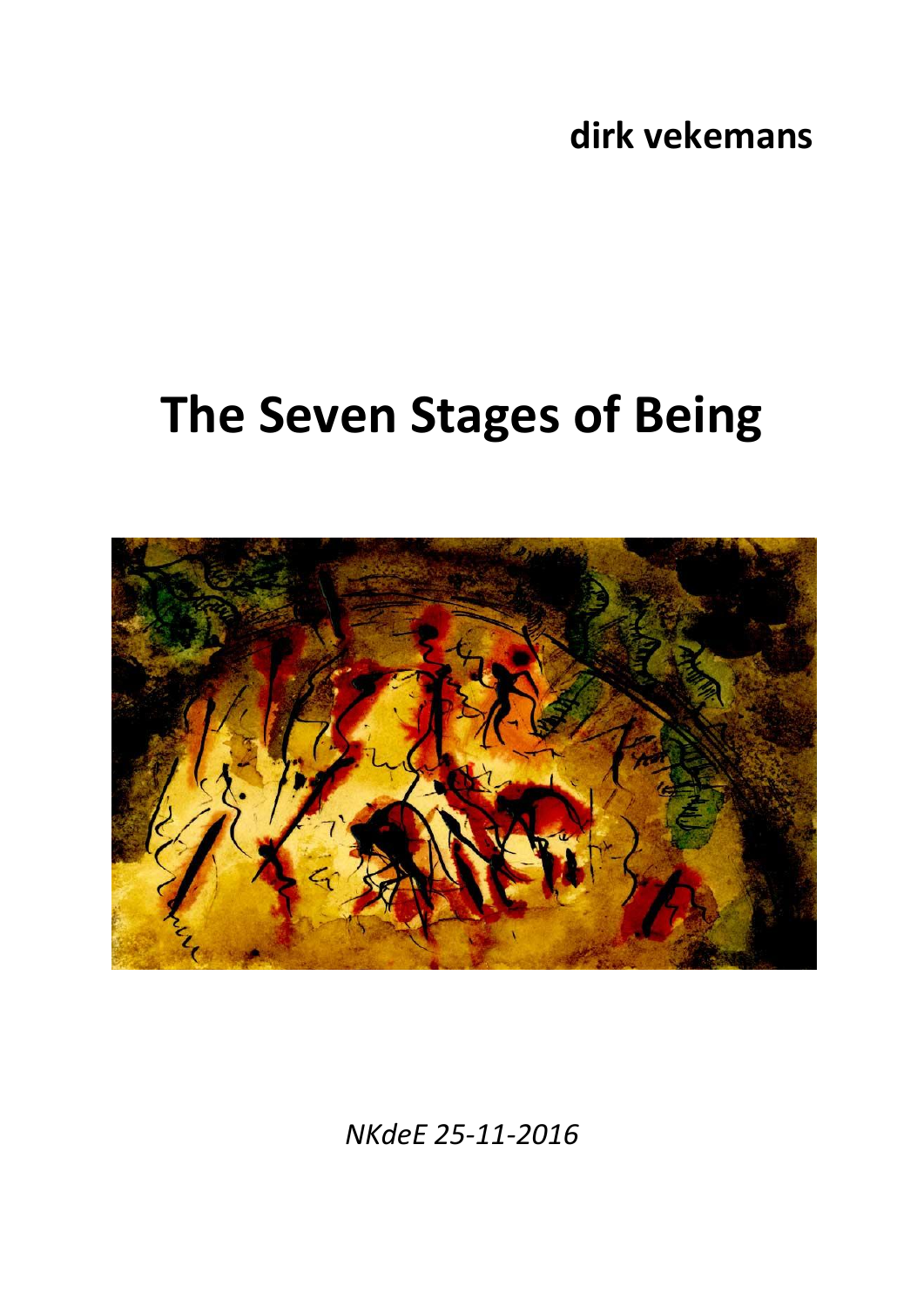## *The Seven Stages of Being*

Being is an auxiliary.

Objects are fictional entities created to sustain the fallacy of human consciousness. Human mind cannot cope with Becoming without a continuous obsessive reification of how it is affected in the World, the Inside of the Event that has no Outside. All is constantly being reduced to the illusion of everything, Eternity to fictitious Time, and the Event to a ludicrous display of causally connected Events, a comforting daisy-chain of calculable tiny Happenings, bread crumps to mark our pitiful Progress.

In fact there is no progress, there isn't even any Advance. We are constantly at the still point of our Existence, for which there is no basis in Reality, for there is Nothing to get away from ("ex-ire") let alone somewhere to go to. Ontology is the philosophical decision to deny Becoming in order to establish the power of the Word, a demonic order that negates life in favour of Being, growth in favour of Stasis and openness in favour of Closure upon Itself.

What we call objects, things, are in fact oscillations between information (coding as the kernel of life) and matter (the rigidity of flux in its moments of transition, death). A chair, a plant, a person, a system, a concept: all these things that we have been taught to semantically trap within our (meta)linguistically communicative networks are mere subroutines within the ongoing process of the Event. As such all of these subroutines pass through 7 distinguishable stages most of which we prefer to deny in favour of the one stage of Integration where things 'tend to be things', when they appear 'as they should' for our minds because we need to handle them as such.

The differentiation of these stages is of course yet another instance of our need to reify: I cannot escape the laws of writing within writing (therefore every serious writing is suicidal, auto-destructive, writing contradicts itself because it has Nothing to say). What I can do is *overcode* (French '*surcoder*') my writing so that its contradictions are made explicit. Let it be known that any substantive that is capitalised here does not refer to a thing but to a subroutine within the Event. In the absence of Time, there is no conceivable proof of the requirement of any specific order of these stages, so let's pretend the humanly understandable one is 'correct'.

The first stage of any Thing situates within the realm of Potentiality, consistency planes running across and corroding the Integrity of the Event. Here, any non-place at any non-time, the subroutines are instantiated. Here the subroutines are pure information, ready to be picked up by Energy to get materialised. Mind you, there's nothing remotely platonic about this: these Things 'are' as much as manifest or Integrated Things 'are', and there's nothing ideal about them either. They are simply code remaining within the dark matter of Potentiality until they are energized by some movement within the Real.